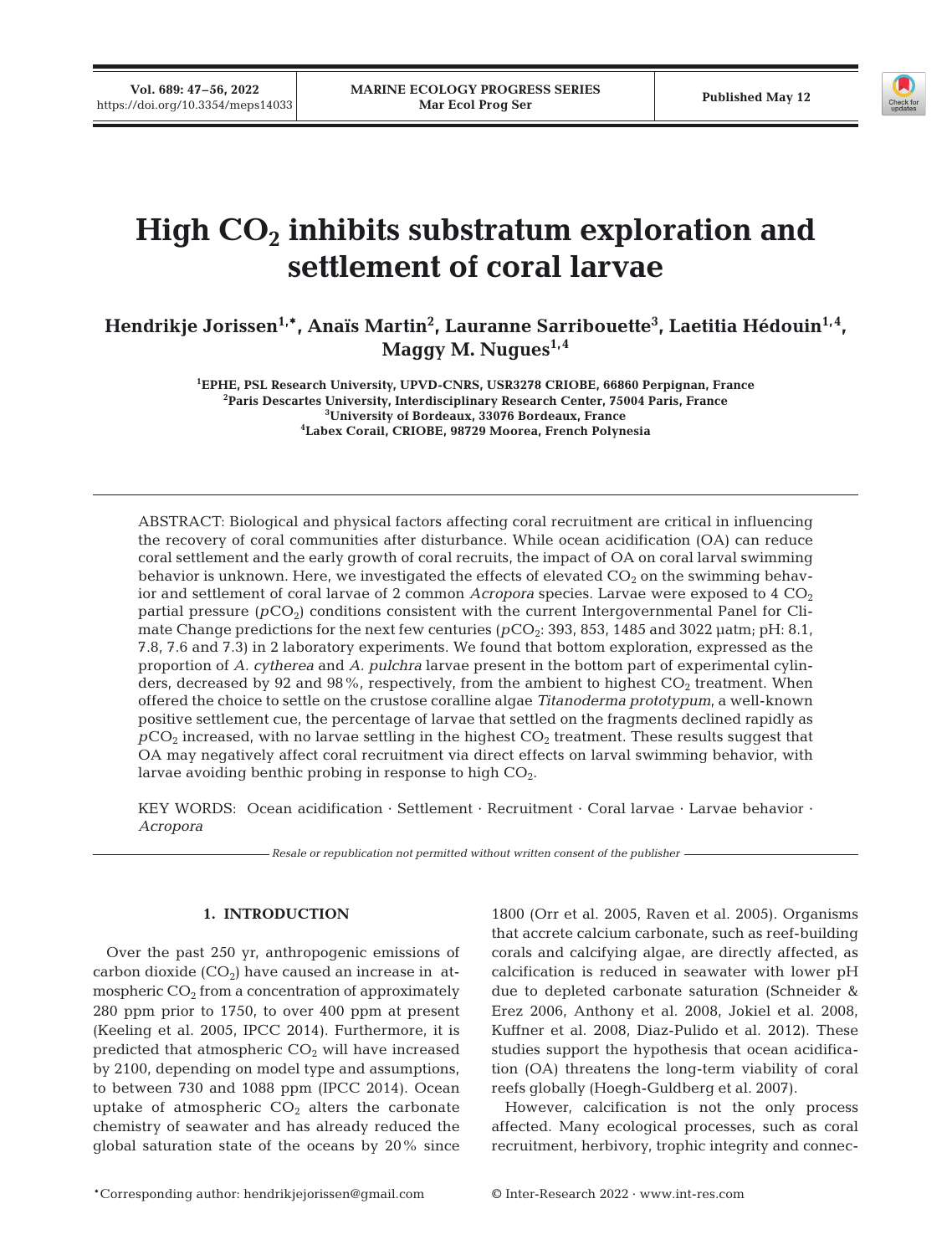tivity, which are essential for coral reef resilience, are also impacted by OA (Knowlton 2001, Mumby et al. 2007). Coral recruitment is crucial for coral reef recovery following disturbance. This process is highly dependent on coral larval settlement and microhabitat selectivity, the latter of which drives subsequent post-settlement survival rates (Harrington et al. 2004, Ritson-Williams et al. 2009, 2016, Price 2010). Coral settlement can be reduced by OA (Albright et al. 2010, Nakamura et al. 2011). Typically, crustose coralline algae (CCA) stimulate coral settlement and metamorphosis and act as preferred settlement substratum for larvae of numerous coral species (Morse & Morse 1996, Harrington et al. 2004, Ritson-Williams et al. 2009, Price 2010, Sneed et al. 2014, Tebben et al. 2015, Doropoulos et al. 2016, Gómez-Lemos et al. 2018). Interactions between settlement cues and coral larvae can be altered by environmental factors, such as OA, temperature, oxygen concentration and boat noise (Doropoulos et al. 2012, Webster et al. 2013, Lecchini et al. 2018). Notably, OA can reduce coral settlement by disrupting the chemical and microbial cues produced by CCA, which act as signalling mechanisms used by coral larvae to settle (Albright & Langdon 2011, Doropoulos et al. 2012, Doropoulos & Diaz-Pulido 2013, Webster et al. 2013).

Very few studies have investigated the effects of OA on the pre-settlement phase of corals. OA can reduce gamete fertilisation (Albright et al. 2010), but its effects on larval metabolism and survival are negligible (Suwa et al. 2010, Nakamura et al. 2011). Although coral larvae are weak swimmers and depend mostly on ocean currents for dispersal over long distances, they have the ability to use their swimming behavior to control their position within the water column and to increase the probability that they will be transported to suitable settlement substrata (Szmant & Meadows 2006, Hata et al. 2017). Depending on chemical or physical cues, they can swim down to explore the substrate and eventually settle, or they can swim up to avoid their present environment by being transported away by currents (Raimondi & Morse 2000, Gleason et al. 2006, 2009, Szmant & Meadows 2006, Ritson-Williams et al. 2009, Lagos et al. 2015, Da-Anoy et al. 2017). In sub-optimal habitats, they can even delay or avoid settlement (Graham et al. 2008, Tran & Hadfield 2013). Several factors, including oxygen concentration, hydrostatic pressure and water-soluble chemicals, have been shown to influence vertical swimming behavior in coral larvae (Stake & Sammarco 2003, Gleason et al. 2009, Jorissen & Nugues 2021). However, the effect of OA on coral larval swimming behavior has never been studied. If OA acts as a negative cue for swimming larvae, it could reduce the number of larvae reaching the reef and exploring the substratum, with detrimental downstream effects on coral recruitment.

In the present study, we aimed to explore the behavioral response and settlement preferences of 2 species of broadcast spawning corals (*Acropora cytherea* and *A. pulchra*) to a range of  $CO<sub>2</sub>$  concentrations. We conducted 2 separate laboratory experiments over the same range of  $CO<sub>2</sub>$  concentrations: one assessing the swimming behavior of coral larvae inside vertical cylinders (Expt 1) and one testing their settlement rates on the CCA *Titanoderma proto typum* in a settlement assay (Expt 2). We hypothesized that coral larvae would respond by avoiding downward substratum exploration and settlement in elevated partial pressure of  $CO<sub>2</sub>$  ( $pCO<sub>2</sub>$ ) conditions.

## **2. MATERIALS AND METHODS**

#### **2.1. Coral colony collection and larval rearing**

Colonies of *Acropora cytherea* (n = 12) and *A. pulchra* (n = 8) were collected 1 d after the new moon in September and October 2018, respectively, from the back reef at ca. 2 m depth on the west coast of the island of Moorea, French Polynesia (17° 33' 14.4" S, 149° 53' 7.5" W) and transported to the CRIOBE re search station. Colonies were kept in aquaria with flow-through sand-filtered water and constant aeration and checked each evening at 19:00 h. When signs of imminent sperm−egg bundle release were observed, colonies were isolated in 10 l buckets. Bundles from several colonies (n = 10 and 7 for *A. cytherea* and *A. pulchra*, respectively) were collected and mixed. The mixture was distributed over several small plastic containers (500 ml) containing filtered seawater (FSW; 0.45 μm) and left to fertilize for 2 h. After rinsing the sperm, embryos were kept on an agitator at slow speed in a 12 h light:12 h dark regime within a temperature range of 26−28°C. This temperature range falls within the typical temperature range (26−30°C) reported year-round at ca. 2 m depth in the back reef of Moorea (Edmunds et al. 2010). FSW was changed every 12 h by partially draining the old containers and then pipetting the larvae into new containers with fresh FSW. Dead larvae were removed simultaneously with the water changes. After 5 d, larvae were actively swimming in all directions and were assumed to have reached competency (Randall et al. 2020). They were used in experiments within the following 3 d, with Expt 1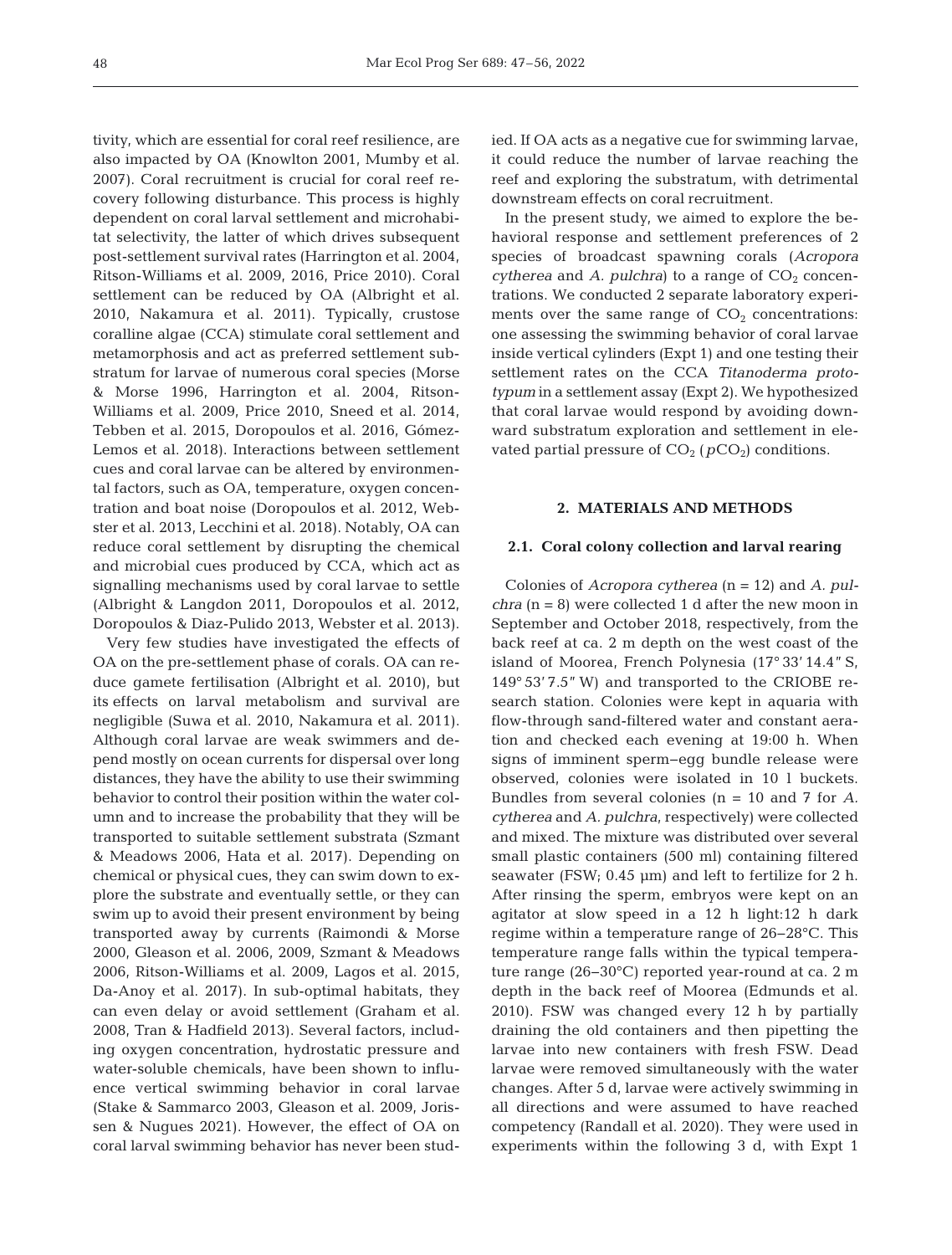occurring on Days 5−7 and Expt 2 on Day 5. Experiments were conducted in the same temperaturecontrolled room, and thus water temperature in all ex perimental treatments stayed between 26 and 28°C. Due to differences in spawning time, both ex periments were run separately for each species.

# **2.2. Expt 1: larval vertical swimming behavior assay**

The effect of elevated  $pCO<sub>2</sub>$  on larval downward substratum exploration was tested by examining larval distribution within 500 ml graduated cylinders (height: 360 mm; diameter: 53 mm) filled to a water column depth of 27 cm. Treatments comprised FSW with 4 different  $pCO<sub>2</sub>$  concentrations: ambient (pH 8.1, 393 μatm) and 3 elevated (pH 7.8, 853 μatm; pH 7.6, 1485 μatm; pH 7.3, 3022 μatm) levels of  $CO<sub>2</sub>$ (Table 1). The first 3 treatments were chosen to re present present-day ( $\sim$ 400  $\mu$ atm) and projected CO<sub>2</sub> levels for ~2100 under the RCP 8.5 model of the Intergovernmental Panel for Climate Change (IPCC  $2014$ ) and for  $\sim$  2200 according to simulations by Caldeira & Wickett (2003). The last treatment (pH 7.3, 3022 μatm) was added to simulate particularly low pH concentrations that can occur at the surface of benthic organisms in darkness due to respiration and calcification (e.g. pH 7.0 for the calcifying algae *Hali meda discoidea*, de Beer & Larkum 2001; pH 7.4 for hermatypic corals, Kühl et al. 1995). For example, pH at the surface of coralline algae can decline by ~0.35 units under darkness compared to ambient seawater (Hurd et al. 2011). Elevated  $CO<sub>2</sub>$  seawater was obtained by slowly diffusing industrial-grade  $CO<sub>2</sub>$  gas into 240 l sumps while continuously stirring the water and measuring the pH with a 914 pH/Conductometer (Metrohm) until it reached the desired levels. Enriched seawater was then distributed from the sumps into the cylinders. The calibration of the pH meter was checked before the start of each experiment and recalibrated with Mettler-Toledo calibration buffers to 0.01 pH units when necessary. Alkalinity was measured on water samples (50 ml) from each sump at the start of the experiments. Alkalinity replicates within a sample were analyzed until a maximum 2% error was met, using a Metrohm AGCH-9100 automatic titrator (Metrohm). The carbonate chemistry of the control and experimental seawater was calculated with CO2SYS (Lewis & Wallace 2006) using pH, total alkalinity, salinity (mean  $\pm$  SE: 36.5  $\pm$  0.3 ppt; n = 6) and temperature as inputs, with the constants from Mehrbach et al. (1973) refitted by Dickson & Millero (1987).

On each of the 3 consecutive days during which Expt 1 was run, 2 replicate cylinders were randomly assigned to each of 4  $pCO<sub>2</sub>$  treatments. Increasing the level of replication was logistically not feasible for the observer (H.J.), hence our choice to run the experiment over several days. At the start of the experiment at 21:00 h, 15 actively swimming larvae were introduced into the middle of each cylinder. Larvae were haphazardly removed from various larval rearing containers for use in the cylinders. The cylinders were then covered with individual cloths to ensure full darkness. Every 30 min for a period of 2 h, the number of larvae that were swimming in the bottom 3 cm (equivalent to 50 ml), middle and top 3 cm of the cylinder were counted by briefly illuminating (~20 s) each cylinder with a UV light. The pH of the cylinders was measured at the start and end of each experimental run with a pH probe submerged 5 cm from the surface. There was no significant difference in pH between the  $pCO<sub>2</sub>$  values at the start and end of each experiment in the graduated cylinders (Table S1 in the Supplement at [www.int-res.com/](https://www.int-res.com/articles/suppl/m689p047_supp.pdf) [articles/suppl/m689p047\\_supp.pdf\)](https://www.int-res.com/articles/suppl/m689p047_supp.pdf). Preliminary measurements in the bottom 3 cm, the middle and the top 3 cm of 4 randomly selected cylinders over a 4 h duration at 2  $pCO<sub>2</sub>$  concentrations (pH 7.8 and 7.3) showed no differences in  $pCO<sub>2</sub>$  concentrations within the water column of the cylinders (repeated

Table 1. Physical and chemical seawater values for  $CO<sub>2</sub>$  treatment levels. Temperature, pH and total alkalinity (TA) are means  $(±$ SEM) of 6 replicates. CO<sub>2</sub> partial pressure ( $pCO_2$ ), HCO<sub>3</sub><sup>-</sup>, CO<sub>3</sub><sup>2</sup> and aragonite saturation (Ω) were calculated using CO2SYS (Lewis & Wallace 2006)

| Treatment | Temp<br>$(^{\circ}C)$ | рH                | TA<br>(umol $kq^{-1}$ ) | pCO <sub>2</sub><br>(uatm) | HCO <sub>3</sub><br>(umol $kq^{-1}$ ) | CO <sub>3</sub> <sup>2</sup><br>(umol $kq^{-1}$ ) | $\Omega_{\text{aragonite}}$ |
|-----------|-----------------------|-------------------|-------------------------|----------------------------|---------------------------------------|---------------------------------------------------|-----------------------------|
| pH 8.1    | 26.6 $(\pm 0.04)$     | $8.06 (\pm 0.01)$ | $2368 (\pm 12)$         | 393 $(\pm 10)$             | 1794 $(\pm 24)$                       | $235 (\pm 6)$                                     | 3.8 $(\pm 0.05)$            |
| pH 7.8    | $26.6 (\pm 0.04)$     | 7.77 $(\pm 0.01)$ | $2365 (\pm 19)$         | $853 (\pm 14)$             | $2030 (\pm 21)$                       | 139 $(\pm 3)$                                     | 2.2 ( $\pm$ 0.05)           |
| pH 7.6    | 26.6 $(\pm 0.04)$     | 7.56 $(\pm 0.01)$ | $2371 (\pm 20)$         | 1485 $(\pm 13)$            | $2153 (\pm 16)$                       | 90 $(\pm 4)$                                      | 1.4 $(\pm 0.04)$            |
| pH 7.3    | $26.6 (\pm 0.04)$     | 7.27 $(\pm 0.01)$ | $2374 (\pm 14)$         | $3022 (\pm 22)$            | $2256 (\pm 19)$                       | 48 $(\pm 4)$                                      | $0.8 (\pm 0.07)$            |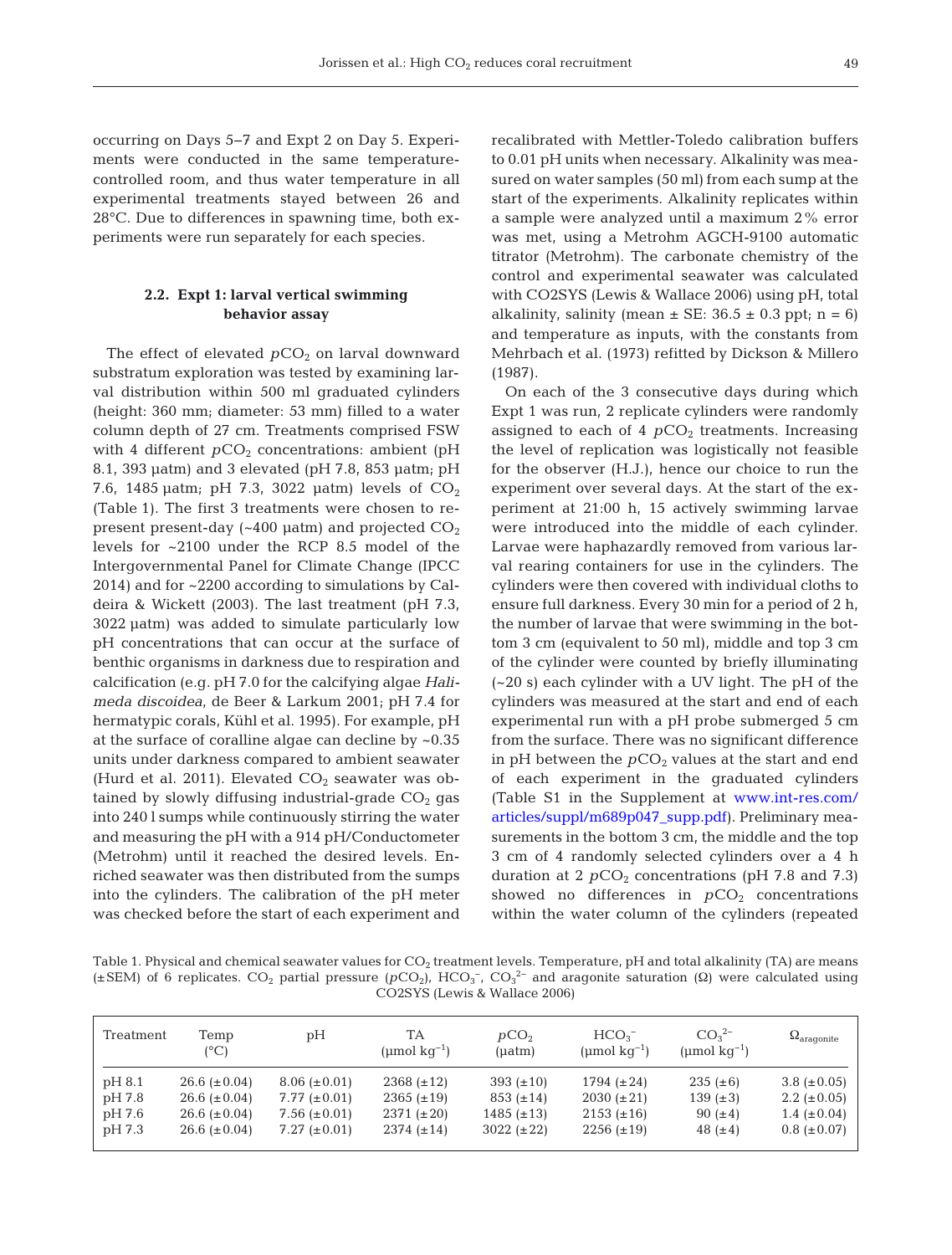measures ANOVA; pH 7.8:  $F_{2,18} = 1.10$ , p = 0.908; pH 7.3:  $F_{2,18} = 0.11$ ,  $p = 0.896$ ).

To assess the effects of species and  $pCO<sub>2</sub>$  treatment on larval downward substratum exploration, the percent of larvae found in the bottom 3 cm of the cylinders was analyzed using a linear mixed effects model to approximate a repeated-measures ANOVA ('lmer' function, 'lme4' package; Bates et al. 2015), with species (2 levels),  $pCO<sub>2</sub>$  treatment (4 levels) and time point (4 levels) as fixed factors and day as a random factor. Model selection was performed by generating a set of models with all possible combinations of the terms in the global model, using the 'dredge' function ('MuMIn' package; Bartoń 2020). The best fit model was selected using corrected Akaike's information criterion (AIC) scores. A type III ANOVA with Satterthwaite's method on the main effects was produced ('survey' package; Lumley 2021). Tukey's honestly significant difference (HSD) post hoc tests were conducted to test for significant differences within  $pCO<sub>2</sub>$  treatments for each species ('emmeans' package; Lenth 2021). Prior to analysis, data were tested for normality (QQ plots) and homogeneity of variance (Levene's test). All statistics were performed using R (v. 3.3.5; R Core Team 2021).

## **2.3. Expt 2: larval settlement assay**

To test for the effect of elevated  $pCO<sub>2</sub>$  on coral larval settlement, larvae were placed in 200 ml sealed glass jars filled with FSW from the same  $pCO<sub>2</sub>$  concentration treatments described in Expt 1 (Table 1). A small piece of *Titanoderma prototypum* or aragonite plug was placed in each jar. In the Pacific, the genus *Titanoderma* has a remarkable capacity to induce the settlement of several coral genera, including *Acropora* (Harrington et al. 2004, Price 2010, Doropoulos et al. 2012) and is easy to identify to species level *in situ*. Fragments of *T. prototypum* (approximately  $4 \text{ cm}^2$  of live algal surface) were collected on the day of the experiment from the back reef at ca. 2 m depth on the north coast of Moorea (17° 28' 51.5" S, 149° 50' 52.6" W) using a hammer and chisel. After cleaning off any epiphytes, each fragment was cut using pliers to a 1  $\text{cm}^2$  (top surface area) size. The remainder of the specimen was examined using a dissecting microscope and verified to species level using anatomically based taxonomic schemes (Gordon et al. 1976, Adey et al. 1982; see representative photographs in Fig. S1). One single piece was cut out from one CCA fragment. Therefore, each piece represents one CCA individual. Aragonite coral frag

plugs (Ocean Wonders) were cut to a similar size to serve as a control for the CCA settlement cue. At the start of the experiment at 19:00 h, 15 actively swimming larvae were introduced into each jar together with either a *T. prototypum* piece or an aragonite fragment. Larvae were haphazardly removed from various larval rearing containers for use in the jars, and CCA and aragonite fragments were randomly assigned to individual jars. Six replicated jars were used per  $pCO<sub>2</sub>$  concentration and settlement substratum (CCA vs. aragonite) treatment combination (total: 48 jars). At 09:00 h the next morning, the number of coral larvae that had successfully settled on the fragments or were still swimming were counted under a binocular microscope (NB: no settlement was observed on the jar itself). We did not distinguish between larvae settling on the live algal surface on top of the CCA fragments and larvae settling on the bare rock on which the encrusting alga was growing.

The pH was measured at the start and end of the experiment, as in Expt 1. There were no significant differences in pH values at the beginning and end of the experiments (paired *t*-test: *A. cytherea*  $t_{23} = 1.25$ , p = 0.224; *A. pulchra t*23 = −1.357, p = 0.188). Almost no settlement occurred on the aragonite fragments (see Section 3.2 below). Therefore, only settlement data on *T. prototypum* were analyzed. To assess the effects of species and  $pCO<sub>2</sub>$  treatment on larval settlement, the percent of larvae that settled in different  $pCO<sub>2</sub>$  concentration treatments was analyzed using a 2-way ANOVA, with species  $(2 \text{ levels})$  and  $pCO_2$ treatment (4 levels) as fixed factors. Tukey's HSD post hoc tests were conducted to test for significant differences between  $pCO<sub>2</sub>$  treatments and between species ('emmeans' package). Prior to analysis, data were tested for normality (QQ plots) and homogeneity of variance (Levene's test). All statistics were performed using  $R$  (v. 3.3.5).

## **3. RESULTS**

#### **3.1. Expt 1: larval vertical swimming behavior assay**

There were significant effects of coral species and elevated  $pCO<sub>2</sub>$  on the percentage of larvae in the bottom 3 cm of the graduated cylinders as well as a significant interaction between these factors (Fig. 1, Table 2). There was no significant difference in the percentage of larvae in the bottom 3 cm of the graduated cylinders across time points. The percentage of larvae in the bottom 3 cm declined from an average ( $\pm$ SEM) of 25.83  $\pm$  6.90% in the ambient CO<sub>2</sub> treat-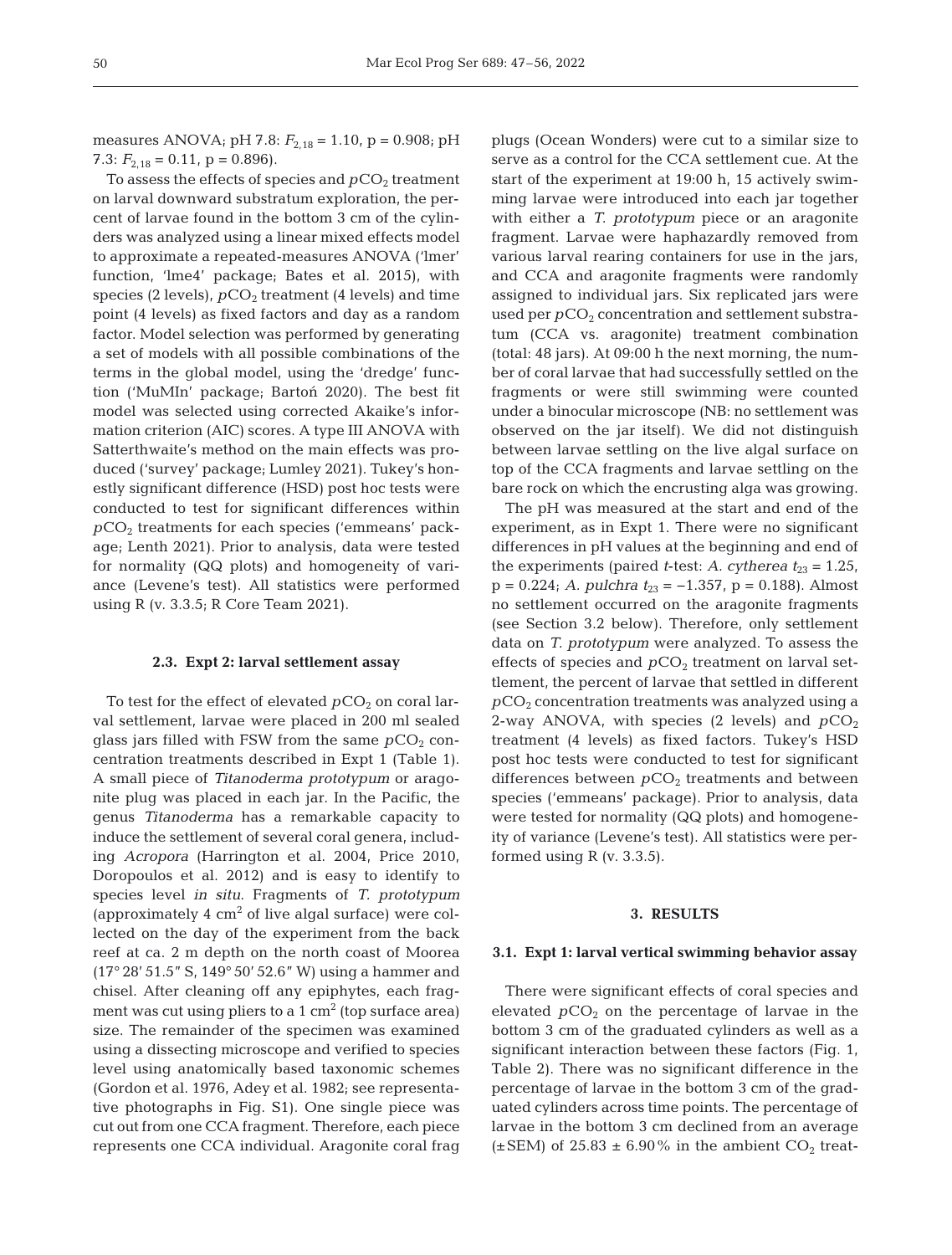

Fig. 1. Percent of coral larvae (mean ± SE, n = 6) of (A) *Acropora cytherea* and (B) *A. pulchra* swimming in the bottom 3 cm of water column depth of 27 cm in the graduated cylinders for the 4  $pCO<sub>2</sub>$  treatments. Letters above bars indicate significant differences (p < 0.05) among  $pCO<sub>2</sub>$  treatments on data averaged across time points for each species; asterisks indicate differences between coral species for each treatment (Tukey's HSD)

Table 2. ANOVA (Type III) summary with Satterthwaite's method of linear mixed effects model on the effects of coral species (*Acropora pulchra* and *A. cytherea*),  $pCO<sub>2</sub>$  treatment (393, 853, 1485 and 3022 μatm) and time point (30, 60, 90 and 120 min) on the percent of larvae in the bottom 3 cm of the cylinders. Significant p-values (p < 0.05) are in **bold**

| Fixed factors                   | F        | df | р       |
|---------------------------------|----------|----|---------|
| <b>Species</b>                  | 24.68    |    | < 0.001 |
| $pCO2$ treatment                | 50.53    | 3  | < 0.001 |
| Time point                      | 3.27     | 3  | 0.072   |
| Species $\times pCO2$ treatment | 4.60     | 3  | 0.004   |
| Random factors                  | Variance |    | SD      |
| Day                             | 11.50    |    | 3.39    |

ment to 1.94  $\pm$  2.06% in the highest CO<sub>2</sub> treatment for *Acropora cytherea* and from 13.89 ± 4.81 to 0.28 ± 0.34% for *A. pulchra*, representing reductions of 92 and 98% in bottom exploration between the ambient and highest  $CO<sub>2</sub>$  treatments for each species, respectively. Post hoc tests showed that there were significant decreases in bottom exploration by *A. cytherea* from the ambient to 853 μatm treatment, and from the 853 to 3022 μatm treatment. For *A. pulchra*, bottom exploration rapidly declined as  $pCO<sub>2</sub>$  increased, and almost no larvae were found exploring the bottom in the elevated  $CO<sub>2</sub>$  treatments. In this species, there was a significant reduction in bottom exploration from the ambient to 853 μatm treatment, while bottom exploration in all 3 elevated  $CO<sub>2</sub>$  treatments did not statistically differ from one another. Fewer *A. pulchra* larvae explored the bottom compared to *A. cytherea* larvae.

#### **3.2. Expt 2: larval settlement assay**

No *A. cytherea* larvae and only one *A. pulchra* larva settled in the containers with the aragonite fragments, demonstrating that settlement and metamorphosis do not occur as a result of increasing  $pCO<sub>2</sub>$  alone. Subsequently, only the settlement data in re sponse to *Titanoderma prototypum* fragments were analyzed. Despite the relatively low settlement rates in the ambient treatment (ca. 10−15%), there were significant effects of coral species and elevated *p*CO2 on the percentage of larvae that settled on *T. prototypum* fragments (Fig. 2, Table 3). The percentage of larvae that settled on *T. prototypum* fragments declined rapidly as  $pCO<sub>2</sub>$  increased, from an average of  $14.40 \pm 3.18\%$  in the control  $pCO_2$ treatment to  $0\%$  in the highest  $pCO<sub>2</sub>$  treatment for *A. cytherea* and from 11.10 ± 2.22 to 0% for *A. pulchra*, representing reductions of 100% in settlement rates between the ambient and highest  $CO<sub>2</sub>$  treatments for each species. Post hoc tests showed that there were significant decreases in settlement rates in *A. cythe rea* from the ambient to the 853 μatm treatment and from the 853 to 1485 μatm treatment. For *A. pulchra*, post hoc test results matched those found in Expt 1. Settlement rates rapidly declined as  $pCO<sub>2</sub>$  increased, and almost no larvae settled in the elevated  $CO<sub>2</sub>$  treatments. There was a significant reduction in settlement rates from the ambient to 853 μatm treatment, while settlement rates in all 3 elevated  $CO<sub>2</sub>$  treatments did not statistically differ from one another. Fewer *A. pulchra* larvae settled on *T. prototypum* compared to *A. cytherea* larvae.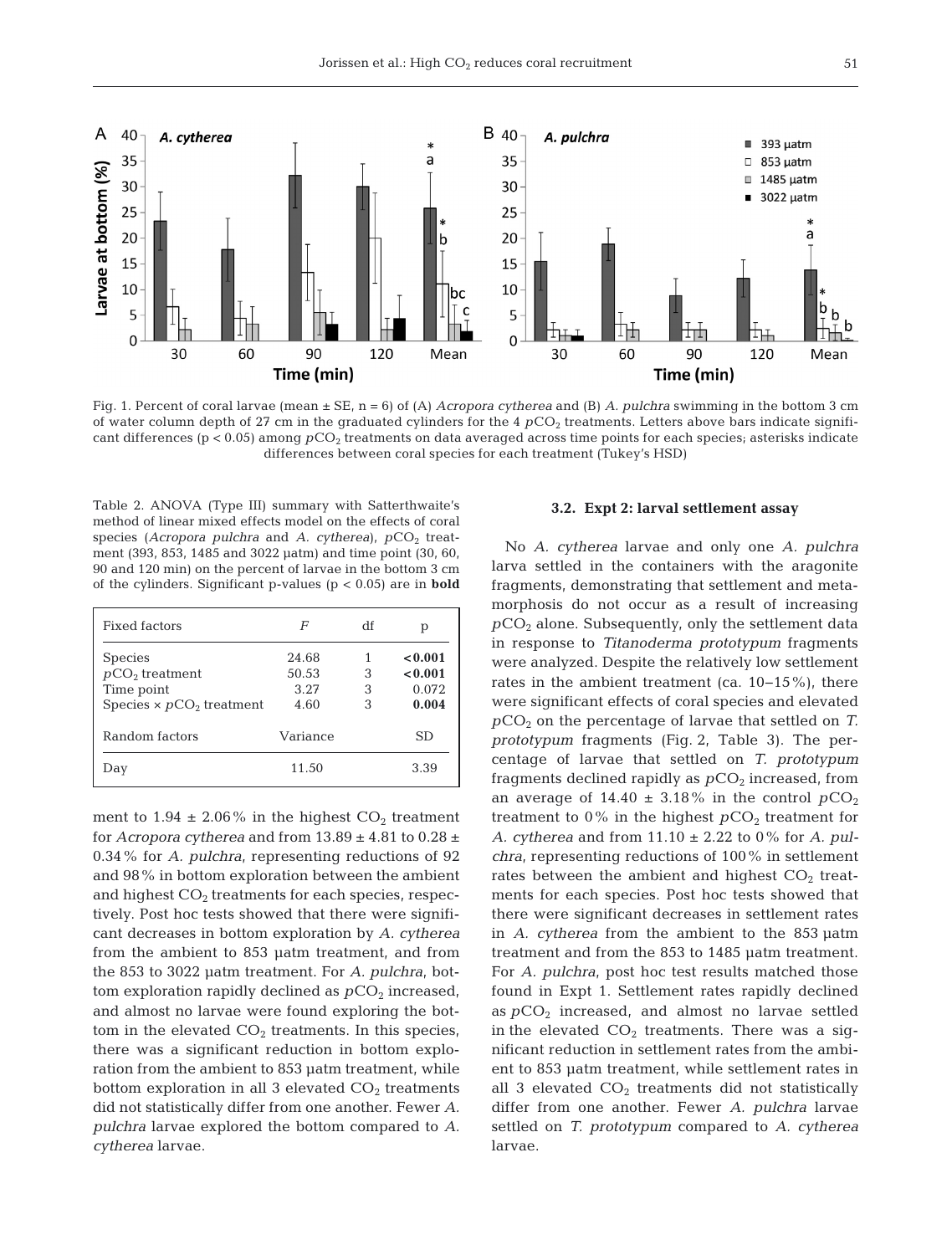

Fig. 2. Percent (mean ± SE, n = 6) of *Acropora cytherea* and *A. pulchra* larvae that settled on *Titanoderma prototypum* fragments in response to increased  $pCO<sub>2</sub>$ . Letters above bars indicate significant differences ( $p < 0.05$ ) among  $pCO<sub>2</sub>$  treatments for each species; asterisk indicates differences between coral species for each  $pCO<sub>2</sub>$  treatment (Tukey's HSD)

Table 3. Two-way ANOVA summary on the effects of coral species ( $Acropora$  pulchra and  $A$ . cytherea) and  $pCO<sub>2</sub>$ treatment (393, 853, 1485 and 3022 μatm) on the percent of larvae that settled on *Titanoderma prototypum* fragments. Significant p-values (p < 0.05) are in **bold**

|                                 | F     | df | р       |
|---------------------------------|-------|----|---------|
| <b>Species</b>                  | 7.66  |    | 0.009   |
| $pCO2$ treatment                | 28.60 | 3  | < 0.001 |
| Species $\times pCO2$ treatment | 2.43  |    | 0.080   |

#### **4. DISCUSSION**

CCA are often the most preferred settlement substrata of spawning corals due to the presence of algal morphogens (Morse et al. 1988, Heyward & Negri 1999, Harrington et al. 2004) and associated epiphytic bacterial communities (Negri et al. 2001, Webster et al. 2004, Gómez-Lemos et al. 2018). Reduction in coral settlement with increasing  $pCO<sub>2</sub>$  has been associated with declines in CCA cover and recruitment rate (Hall-Spencer et al. 2008, Kuffner et al. 2008, Fabricius et al. 2011, Doropoulos et al. 2012) and with altered CCA composition of the settlement substrata (Albright & Langdon 2011, Doropoulos et al. 2012). However, short-term studies using single species of CCA (i.e. without changing CCA abundance) found similar reductions in coral settlement, suggesting that OA reduces coral settlement by rapidly altering the chemical cues associated with the CCA thalli and/or their associated microbial community (Doropoulos et al. 2012, Doropoulos & Diaz-Pulido 2013, Webster et al. 2013). The negative settlement response to OA in our second experiment is consistent with these studies, providing support for this hypothesis. However, our first experiment de monstrated that OA reduces bottom exploration in coral larvae within minutes of exposure. This finding is important, as it suggests that the reduction in settlement observed in the second experiment, and potentially earlier studies, could be due to direct effects of OA on coral larval swimming behavior, with larvae avoiding benthic probing in response to elevated  $pCO<sub>2</sub>$ .

The results of our ~15 h settlement assays disagree with those of Webster et al. (2013), who found no reduction in larval settlement of *A. millepora* on the CCA *Hydrolithon onkodes* using 18 h assays or after a 24 h pre-exposure of larvae to acidified conditions followed by settlement assays with CCA extracts. Short-term exposure to low pH also did not affect the settlement rates of several brooding coral species (Albright et al. 2010, Albright & Langdon 2011, Anlauf et al. 2011). Webster et al. (2013) only found reduced settlement when the CCA was exposed to acidified conditions for a period of 6 wk, overall suggesting that OA does not affect the physiology and searching behavior of coral larvae. However, our results are consistent with those of Nakamura et al. (2011), who reported reductions in larval metamorphosis of *A. digitifera* after only 2 h pre-exposure to seawater at pH 7.6 followed by settlement assays using CCA extracts. Nakamura et al. (2011) also found a significant reduction in larval metabolic rates, as expressed by oxygen consumption, after 3 d ex posure, indicative of an effect of OA on larval physiology. Taken together, these results suggest that OA could negatively affect coral recruitment through multiple mechanisms, including the disruption of chemical cues used by coral larvae to select a settlement site, the reduction of the abundance of appropriate settlement substrates and the alteration of larval swimming behavior as suggested by this study. Unfortunately, this study did not allow us to estimate the relative importance of each of these mechanisms. It does not preclude that chemical and/ or microbial changes occurred to the CCA during the settlement assays and that those played a role in the reduction in coral settlement.

Coral larvae can change their vertical position in the water column according to chemical and physical cues (Gleason et al. 2009, Hata et al. 2017). A multi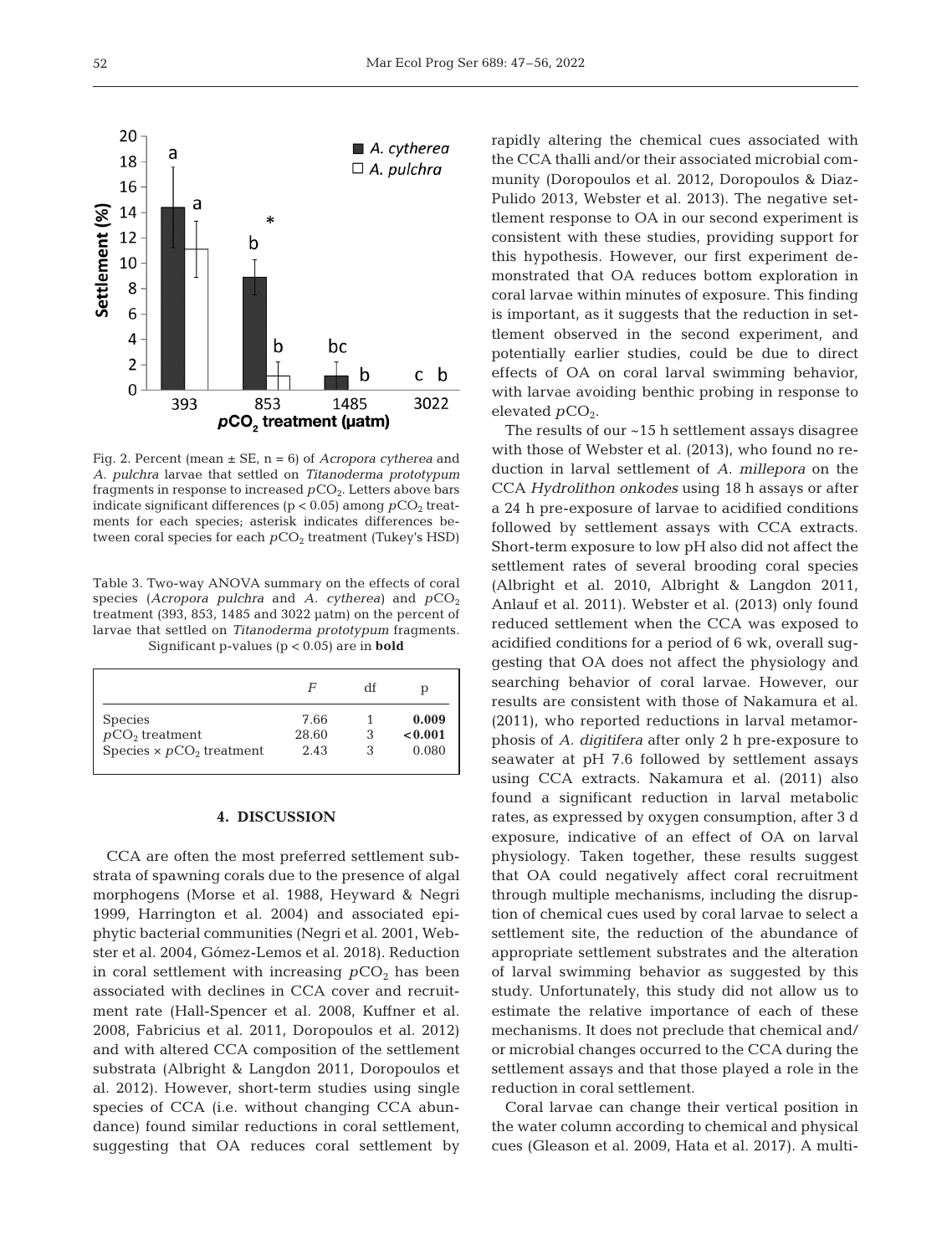tude of larval behaviors including photo-, geo-, baroand oxytaxis are potentially used during coral dispersal and settlement (Mundy & Babcock 1998, Raimondi & Morse 2000, Stake & Sammarco 2003, Gleason et al. 2006, Jorissen & Nugues 2021). Using the same experimental setup as our study, Gleason et al. (2009) showed an increase in bottom exploration in larvae of 2 brooding species in response to reef water relative to oceanic water, suggesting that substances carried in reef water could be used by larvae to select a settlement site. Similarly, Dixson et al. (2014) demonstrated that coral larvae responded positively to water-borne cues from coral-dominated reefs but negatively to cues from algal-dominated areas in 2 channel Atema flumes. At a smaller spatial scale, the latter authors also found that coral larvae can respond to water-borne cues from specific benthic organisms (i.e. CCA, conspecifics, macroalgae; Dixson et al. 2014). pH regimes vary enormously across small spatial and temporal scales on the reef and according to benthic organisms (Suzuki et al. 1995, Anthony et al. 2008, Hauri et al. 2010, Cornwall et al. 2013). Our study demonstrates that larvae will avoid exploring benthic substrates under acidified conditions. Since a slight water movement may be enough to transport larvae away to a new location, this be havior might help larvae to reach a more favorable environment. However, this will come at the cost of delaying settlement. Short-term exposure to low pH can cause decreased metabolic rates in coral larvae, which is thought to act as an energy-saving strategy for stressful conditions over short periods (Guppy & Withers 1999, Albright et al. 2008, Suwa et al. 2010, Albright & Langdon 2011, Nakamura et al. 2011). Assuming that the cost of delayed settlement is balanced by other advantages, such as increased postsettlement survival by settling in a more favorable environment, delaying settlement under low pH conditions combined with decreasing metabolism may be a short-term coping strategy for enhanced survival. However, this strategy might become detrimental under chronic CO<sub>2</sub> elevation and result in larvae having to settle with low energy reserves, or not settling at all. To better predict the effect of OA on coral recruitment, further research should investigate the swimming response of larvae that have been previously exposed to acidified conditions and test whether their avoidance behavior declines over time or varies in relation with energy reserves.

This study overlooked metabolic processes occurring on the reef surface, which have the potential to modulate the effects of OA in reef communities (Hurd et al. 2011, Cornwall et al. 2013). Corals and other benthic reef organisms are able to alter their immediate chemical microenvironment near their surfaces (Kühl et al. 1995, de Beer & Larkum 2001, Anthony et al. 2011, Hurd et al. 2011, Cornwall et al. 2013, Jorissen et al. 2016). These changes in surface chemistry are the result of metabolic processes oc curring within the diffusive boundary layer at a scale of μm to mm (Kühl et al. 1995, de Beer & Larkum 2001, Hurd et al. 2011, Jorissen et al. 2016). However, they may also occur on a larger scale in regions of low flow, such as within macroalgal canopies (Barott & Rohwer 2012, Cornwall et al. 2013). Typically, seawater within these layers/regions has higher pH than ambient seawater during daytime due to photosynthesis, whereas pH is lower during nighttime due to respiration (Kühl et al. 1995, de Beer & Larkum 2001, Anthony et al. 2011, Cornwall et al. 2013). On macroalgal surfaces, pH values between 7.0 and 8.1 have been observed in darkness due to respiration and calcification, which is far lower than the predicted values of pH under OA scenarios for the coming century (de Beer & Larkum 2001, Caldeira & Wickett 2003, Larkum et al. 2003, Riebesell et al. 2009, Hurd et al. 2011). Our experimental results support the fact that coral larvae will avoid low pH surface layers during the night. This behavior could help them avoid settling in unfavorable environments. However, if low pH areas are widespread (e.g. in algal-dominated reefs), it could result in de creased coral settlement even when mainstream pH has no effect on larval swimming behavior. In contrast, high pH surface layers during daytime could potentially alleviate the negative effects of OA on coral larvae. Whether the negative effects of OA could be ameliorated in the light or exacerbated in the dark needs to be further tested using experimental observations of coral larval behavior and settlement in the presence of different benthic organisms under conditions simulating present-day and OA scenarios and varying irradiance and flow.

Settlement rates in the ambient treatment averaged 14% for *A. cytherea* and 11% for *A. pulchra*. While these rates were unexpectedly low, they are similar to those (~15%) of 5 d old *A. palmata* larvae on *Titanoderma prototypum* fragments reported by Ritson-Williams et al. (2010). In a similar study conducted 1 yr earlier in Moorea, 54% of *A. cytherea* larvae settled on *T. prototypum* fragments in plastic wells filled with 12 ml FSW (Jorissen et al. 2021). These differences in settlement rates could be due to variations in the health or size of coral larvae and/or the health of *T. prototypum*. For example, small-sized larvae can experience lower settlement compared to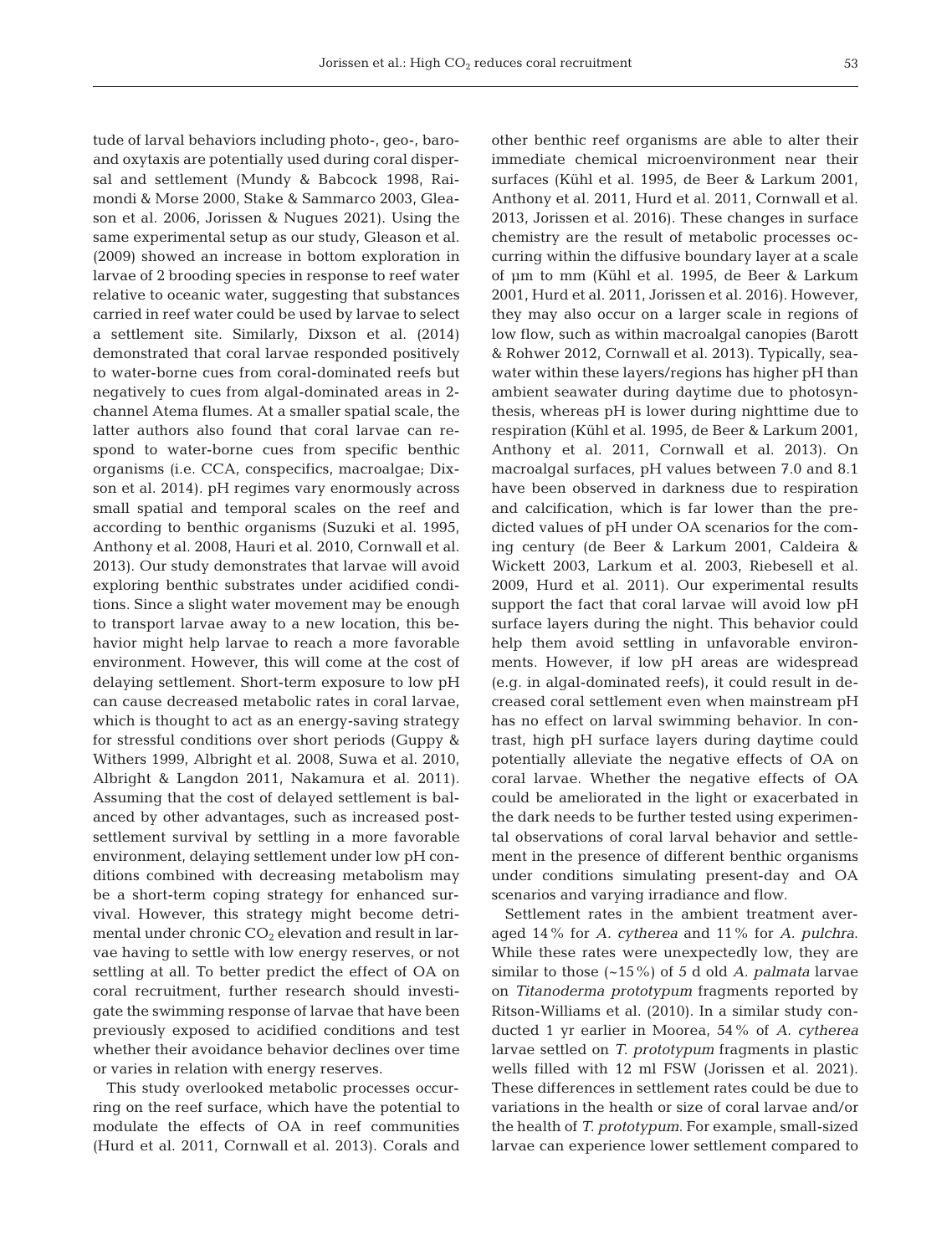large-sized larvae (Hartmann et al. 2013). Alternatively, the environmental conditions in the jars may have been less suitable for coral settlement compared to those in the wells. Because our jars were sealed and did not allow for gas exchange, larval and bacterial respiration could have reduced oxygen concentrations in the jars during our  $~15$  h assays and created an additional source of larval stress, which reduced settlement (Jorissen & Nugues 2021). However, reductions in oxygen concentrations would likely have been coupled with decreased pH in the jars, which is not supported by pH measurements at the beginning and end of the assays. Although the reasons behind the low settlement rates in the ambient treatment found in this study remain unclear, we can reasonably assume that all treatments were equally affected and thus that differences among treatments can be attributed to differences in  $pCO<sub>2</sub>$ concentrations.

This study did not follow any acclimation procedure and used coral larvae as soon as they were competent. We cannot rule out the fact that the acute changes in  $pCO<sub>2</sub>$  concentration may have induced a physiological shock in the larvae, especially when they were moved from a pH of 8.1 immediately to a pH of 7.3. However, large pH concentration gradients may develop between the reef surface and the bulk seawater (described above). Thus, it is possible that larvae are exposed to large pH fluctuations upon reaching the benthos in the field. Future experiments could consider acclimating coral larvae to the desired pH levels or exposing them to pH concentration gradients.

*Titanoderma* sp. is known to be a highly inductive CCA for coral metamorphosis (Harrington et al. 2004, Ritson-Williams et al. 2010). The abundance of *Titano derma* sp. and the preferential settlement of coral larvae on this taxa were both demonstrated to decrease under elevated  $pCO<sub>2</sub>$  (Doropoulos et al. 2012). Although much emphasis has been placed on the impact of OA on the ability of CCA to induce coral metamorphosis in coral larvae, there are still only a few studies on the effects of OA on coral larval settlement behavior. To our knowledge, this study is the first to examine the impacts of OA on substratum exploration in coral larvae and adds to the growing body of literature demonstrating the negative effects of anthropogenically induced OA on the recruitment of marine invertebrates. Our findings indicate that even small increases in  $pCO_2$  concentrations can significantly de crease explorative larval swimming behavior and settlement. The compounding nature of increasing  $pCO<sub>2</sub>$  on successive early coral life history stages suggests that the consequences of OA on coral populations might be more severe than originally perceived. Although further studies are needed to fully understand the impacts of OA on coral recruitment, the reduction in larval benthic probing in response to elevated  $pCO<sub>2</sub>$  raises serious concerns for the recovery of reefs under future OA conditions predicted to occur into the next century.

*Acknowledgements*. We thank the staff of the CRIOBE research station for logistical support and Rachel Lamore for help with fieldwork. H.J. was supported by a PhD grant (CORALINE) from the Laboratoire d'Excellence CORAIL. This work was funded by the Fondation de France (ACID-REEFS) and Ministère de la Transition Ecologique et Solidaire (FRB, ACID REEFS2) to L.H. Additional support was provided by PEPS Exomod CNRS (ALGECO) and ANR (no. ANR-18-CE02-0009-01) to M.M.N. All research was performed under annual research permits (unnumbered) issued by the French Polynesian Ministry of Research to the CRIOBE. Data are available upon request.

## LITERATURE CITED

- [Adey WH, Townsend RA, Boykins WT \(1982\) The crustose](https://doi.org/10.5479/si.01960768.15.1)  coralline algae (Rhodophyta:Corallinaceae) of the Hawaiian Islands. Smithson Contrib Mar Sci, Vol 15. Smithsonian Institution Press, Washington, DC
- [Albright R, Langdon C \(2011\) Ocean acidification impacts](https://doi.org/10.1111/j.1365-2486.2011.02404.x)  multiple early life history processes of the Caribbean coral *Porites astreoides*. Glob Change Biol 17: 2478−2487
- [Albright R, Mason B, Langdon C \(2008\) Effect of aragonite](https://doi.org/10.1007/s00338-008-0392-5)  saturation state on settlement and post-settlement growth of *Porites astreoides* larvae. Coral Reefs 27: 485−490
- [Albright R, Mason B, Miller M, Langdon C \(2010\) Ocean](https://doi.org/10.1073/pnas.1007273107)  acidification compromises recruitment success of the threatened Caribbean coral *Acropora palmata*. Proc Natl Acad Sci USA 107:20400-20404
- [Anlauf H, D'Croz L, O'Dea A \(2011\) A corrosive concoction:](https://doi.org/10.1016/j.jembe.2010.11.009)  the combined effects of ocean warming and acidification on the early growth of a stony coral are multiplicative. J Exp Mar Biol Ecol 397: 13−20
- [Anthony KRN, Kline DI, Diaz-Pulido G, Dove S, Hoegh-](https://doi.org/10.1073/pnas.0804478105)Guldberg O (2008) Ocean acidification causes bleaching and productivity loss in coral reef builders. Proc Natl Acad Sci USA 105: 17442−17446
- [Anthony KRN, Kleypas JA, Gattuso JP \(2011\) Coral reefs](https://doi.org/10.1111/j.1365-2486.2011.02510.x)  modify their seawater carbon chemistry — implications for impacts of ocean acidification. Glob Change Biol 17: 3655−3666

[Barott KL, Rohwer FL \(2012\) Unseen players shape benthic](https://doi.org/10.1016/j.tim.2012.08.004)  competition on coral reefs. Trends Microbiol 20:621–628 Bartoń K (2020) MuMIn: Multi-Model Inference. R package

- version 1.43.17. https://cran.r-project.org/package=MuMIn [Bates D, Mächler M, Bolker B, Walker S \(2015\) Fitting linear](https://doi.org/10.18637/jss.v067.i01)
- mixed-effects models using lme4. J Stat Softw 67:1–48 [Caldeira K, Wickett ME \(2003\) Anthropogenic carbon and](https://doi.org/10.1038/425365a)
- ocean pH. Nature 425:365
- [Cornwall CE, Hepburn CD, Pilditch CA, Hurd CL \(2013\)](https://doi.org/10.4319/lo.2013.58.1.0121)  Concentration boundary layers around complex assemblages of macroalgae: implications for the effects of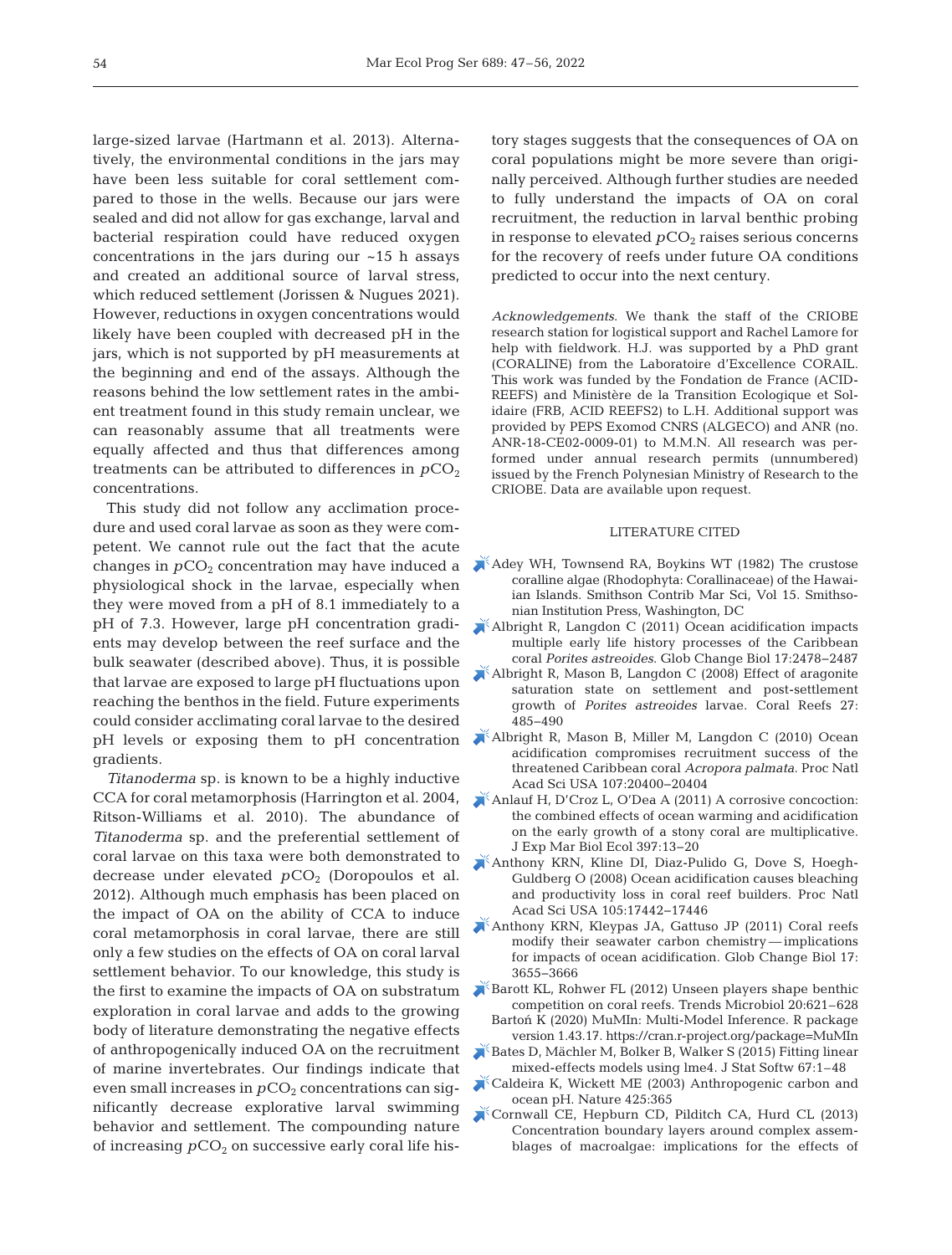ocean acidification on understory coralline algae. Limnol Oceanogr 58: 121−130

- [Da-Anoy JP, Villanueva RD, Cabaitan PC, Conaco C \(2017\)](https://doi.org/10.1016/j.jembe.2016.10.006)  Effects of coral extracts on survivorship, swimming behavior, and settlement of *Pocillopora damicornis* larvae. J Exp Mar Biol Ecol 486:93-97
- [de Beer D, Larkum AWD \(2001\) Photosynthesis and calcifi](https://doi.org/10.1046/j.1365-3040.2001.00772.x)cation in the calcifying algae *Halimeda discoidea* studied with microsensors. Plant Cell Environ 24: 1209−1217
- [Diaz-Pulido G, Anthony KRN, Kline DI, Dove S, Hoegh-](https://doi.org/10.1111/j.1529-8817.2011.01084.x)Guldberg O (2012) Interactions between ocean acidification and warming on the mortality and dissolution of coralline algae. J Phycol 48:32-39
- [Dickson AG, Millero FJ \(1987\) A comparison of the equilib](https://doi.org/10.1016/0198-0149(87)90021-5)rium constants for the dissociation of carbonic acid in seawater media. Deep-Sea Res A, Oceanogr Res Pap 34: 1733−1743
- [Dixson DL, Abrego D, Hay ME \(2014\) Chemically mediated](https://doi.org/10.1126/science.1255057)  behavior of recruiting corals and fishes: a tipping point that may limit reef recovery. Science 345: 892−897
- $\blacktriangleright$  Doropoulos C, Diaz-Pulido G (2013) High CO<sub>2</sub> reduces the settlement of a spawning coral on three common species of crustose coralline algae. Mar Ecol Prog Ser 475: 93−99
- [Doropoulos C, Ward S, Diaz-Pulido G, Hoegh-Guldberg O,](https://doi.org/10.1111/j.1461-0248.2012.01743.x)  Mumby PJ (2012) Ocean acidification reduces coral recruitment by disrupting intimate larval−algal settlement interactions. Ecol Lett 15: 338−346
- [Doropoulos C, Roff G, Bozec YM, Zupan M, Werming](https://doi.org/10.1890/15-0668.1)hausen J, Mumby PJ (2016) Characterizing the ecological trade-offs throughout the early ontogeny of coral recruitment. Ecol Monogr 86: 20−44
- [Edmunds PJ, Leichter JJ, Adjeroud M \(2010\) Landscape](https://doi.org/10.3354/meps08728)scale variation in coral recruitment in Moorea, French Polynesia. Mar Ecol Prog Ser 414: 75−89
- [Fabricius KE, Langdon C, Uthicke S, Humphrey C and oth](https://doi.org/10.1038/nclimate1122)ers (2011) Losers and winners in coral reefs acclimatized to elevated carbon dioxide concentrations. Nat Clim Chang 1: 165−169
- [Gleason DF, Edmunds PJ, Gates RD \(2006\) Ultraviolet radia](https://doi.org/10.1007/s00227-005-0098-y)tion effects on the behavior and recruitment of larvae from the reef coral *Porites astreoides*. Mar Biol 148:503-512
- [Gleason DF, Danilowicz BS, Nolan CJ \(2009\) Reef waters](https://doi.org/10.1007/s00338-009-0480-1)  stimulate substratum exploration in planulae from brooding Caribbean corals. Coral Reefs 28: 549−554
- [Gómez-Lemos LA, Doropoulos C, Bayraktarov E, Diaz-](https://doi.org/10.1038/s41598-018-35206-9)Pulido G (2018) Coralline algal metabolites induce settlement and mediate the inductive effect of epiphytic microbes on coral larvae. Sci Rep 8:17557
	- Gordon GD, Masaki T, Akioka H (1976) Floristic and distributional account of the common crustose coralline algae on Guam. Micronesica 12: 247−277
- [Graham EM, Baird AH, Connolly SR \(2008\) Survival dynam](https://doi.org/10.1007/s00338-008-0361-z)ics of scleractinian coral larvae and implications for dispersal. Coral Reefs 27: 529−539
- [Guppy M, Withers P \(1999\) Metabolic depression in ani](https://doi.org/10.1017/S0006323198005258)mals: physiological perspectives and biochemical generalizations. Biol Rev Camb Philos Soc 74: 1−40
- [Hall-Spencer JM, Rodolfo-Metalpa R, Martin S, Ransome E](https://doi.org/10.1038/nature07051)  and others (2008) Volcanic carbon dioxide vents show ecosystem effects of ocean acidification. Nature 454:96-99
- [Harrington L, Fabricius K, De'ath G, Negri A \(2004\) Recog](https://doi.org/10.1890/04-0298)nition and selection of settlement substrata determine post-settlement survival in corals. Ecology 85:3428-3437
- [Hartmann AC, Marhaver KL, Chamberland VF, Sandin SA,](https://doi.org/10.1890/13-0161.1)  Vermeij MJ (2013) Large birth size does not reduce neg-

ative latent effects of harsh environments across life stages in two coral species. Ecology 94:1966–1976

- [Hata T, Madin JS, Cumbo VR, Denny M and others \(2017\)](https://doi.org/10.1038/s41598-017-02402-y)  Coral larvae are poor swimmers and require fine-scale reef structure to settle. Sci Rep 7:2249
- [Hauri C, Fabricius KE, Schaffelke B, Humphrey C \(2010\)](https://doi.org/10.1371/journal.pone.0012685)  Chemical and physical environmental conditions underneath mat- and canopy-forming macroalgae, and their effects on understorey corals. PLOS ONE 5:e12685
- [Heyward AJ, Negri AP \(1999\) Natural inducers for coral lar](https://doi.org/10.1007/s003380050193)val metamorphosis. Coral Reefs 18:273–279
- [Hoegh-Guldberg O, Mumby PJ, Hooten AJ, Steneck RS and](https://doi.org/10.1126/science.1152509)  others (2007) Coral reefs under rapid climate change and ocean acidification. Science 318: 1737−1742
- [Hurd CL, Cornwall CE, Currie K, Hepburn CD, McGraw](https://doi.org/10.1111/j.1365-2486.2011.02473.x)  CM, Hunter KA, Boyd PW (2011) Metabolically induced pH fluctuations by some coastal calcifiers exceed projected 22nd century ocean acidification: a mechanism for differential susceptibility? Glob Change Biol 17:3254–3262
	- IPCC (Intergovernmental Panel on Climate Change) (2014) Climate change 2014: synthesis report. Contribution of Working Groups I, II and III to the Fifth Assessment Report of the Intergovernmental Panel on Climate Change. IPCC, Geneva
- [Jokiel PL, Rodgers KS, Kuffner IB, Andersson AJ, Cox EF,](https://doi.org/10.1007/s00338-008-0380-9)  Mackenzie FT (2008) Ocean acidification and calcifying reef organisms: a mesocosm investigation. Coral Reefs 27: 473−483
- [Jorissen H, Nugues MM \(2021\) Coral larvae avoid substratum](https://doi.org/10.1007/s00338-020-02013-6)  exploration and settlement in low-oxygen environments. Coral Reefs 40:31-39
- [Jorissen H, Skinner C, Osinga R, de Beer D, Nugues MM](https://doi.org/10.1098/rspb.2016.1137)  (2016) Evidence for water-mediated mechanisms in coral−algal interactions. Proc R Soc B 283: 20161137
- [Jorissen H, Galand PE, Bonnard I, Meiling S and others](https://doi.org/10.1038/s41598-021-94096-6)  (2021) Coral larval settlement preferences linked to crustose coralline algae with distinct chemical and microbial signatures. Sci Rep 11:14610
	- Keeling CD, Piper SC, Bacastow RB, Wahlen M, Whorf TP, Heimann M, Meijer HA (2005) Atmospheric  $CO_2$  and  $^{13}CO_2$  exchange with the terrestrial biosphere and oceans from 1978 to 2000: observations and carbon cycle implications. In: Baldwin IT, Caldwell MM, Heldmaier G, Jackson RB and others (eds) A history of atmospheric  $CO<sub>2</sub>$  and its effects on plants, animals, and ecosystems. Ecological Studies, Vol 177. Springer, New York, NY, p 83−113
- Knowlton N (2001) Sea urchin recovery from mass mortality: New hope for Caribbean coral reefs? Proc Natl Acad Sci USA 98:4822-4824
- [Kuffner IB, Andersson AJ, Jokiel PL, Rodgers KS, Macken](https://doi.org/10.1038/ngeo100)zie FT (2008) Decreased abundance of crustose coralline algae due to ocean acidification. Nat Geosci 1: 114−117
- [Kühl M, Cohen Y, Dalsgaard T, Jørgensen BB, Revsbech NP](https://doi.org/10.3354/meps117159)  (1995) Microenvironment and photosynthesis of zoo xanthellae in scleractinian corals studied with microsensors for O<sub>2</sub>, pH and light. Mar Ecol Prog Ser 117:159-172
- [Lagos M, White C, Marshall D \(2015\) Avoiding low-oxygen](https://doi.org/10.3354/meps11509)  environments:oxytaxis as a mechanism of habitat selection in a marine invertebrate. Mar Ecol Prog Ser 540: 99−107
- [Larkum AWD, Koch EMW, Kühl M \(2003\) Diffusive bound](https://doi.org/10.1007/s00227-003-1022-y)ary layers and photosynthesis of the epilithic algal community of coral reefs. Mar Biol 142: 1073−1082
- [Lecchini D, Bertucci F, Gache C, Khalife A and others \(2018\)](https://doi.org/10.1038/s41598-018-27674-w)  Boat noise prevents soundscape-based habitat selection by coral planulae. Sci Rep 8:9283